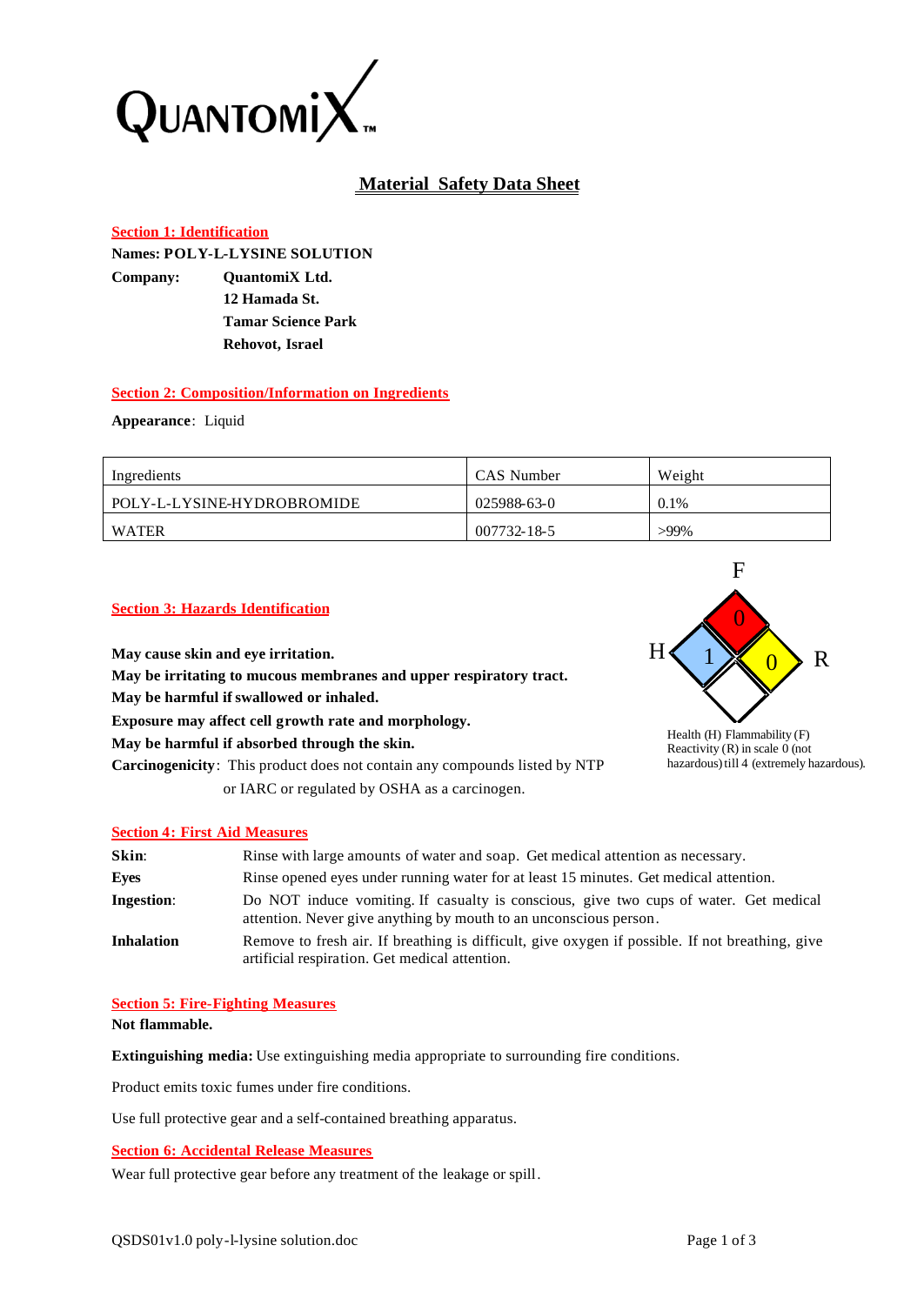

Provide ventilation. Absorbe with sand, vermiculite or other incombustible absorbent material. Collect into container and send to disposal site according to the local regulations.

Prevent product from entering the sewage system and water sources.

#### **Section 7: Handling and Storage**

Keep away from: strong oxidizing materials.

## Safety phrases

Do not breath gas or fumes or spray.

Avoid contact with skin and eyes.

Keep the container tightly closed.

Avoid prolonged or repeated exposure.

Avoid contact with clothing.

#### **Section 8: Exposure Control and Personal Protection**

**Threshold values:** not available

**IDLH:** (Immediately Dangerous to Life and Health): not available.

**Protective equipment:** Generally, personal protection is a function of exposure. It is recommended to use gloves, safety spectacles or goggles, working shoes, working clothes or lab coat. Working should be done in a well-ventilated area.

**In case of an emergency:** Full protective gear and a self-contained breathing apparatus should be used, according to the severity.

## **Section 9: Physical and Chemical Properties:**

**Boiling point (°C):** N/A **Freezing point (°C):** N/A **Density at 20°C (gr/cm<sup>3</sup> ):** N/A **Vapor density (air=1):** N/A **Vapor pressure (mm Hg):** N/A **Solubility (in water):** Soluble **pH:** N/A **Flash point (°C):** N/A **Auto-ignition temperature (°C)**: N/A **LEL:** N/A **UEL**: N/A

#### **Section 10: Stability and Reactivity**

**Hazardous polymerization:** Will not occur. **Chemical reactivity:** Stable under ordinary use. Keep away from incompatibilities. **Hazardous decomposition products:** Nature of decomposition products not known. **Incompatibilities:** Strong oxidizing agents.

## **Section 11: Toxicological Infor mation**

No data available

## **Section 12: Ecological Information**

**Environmental hazards:** No data available.

**Biodegrability:** No data available.